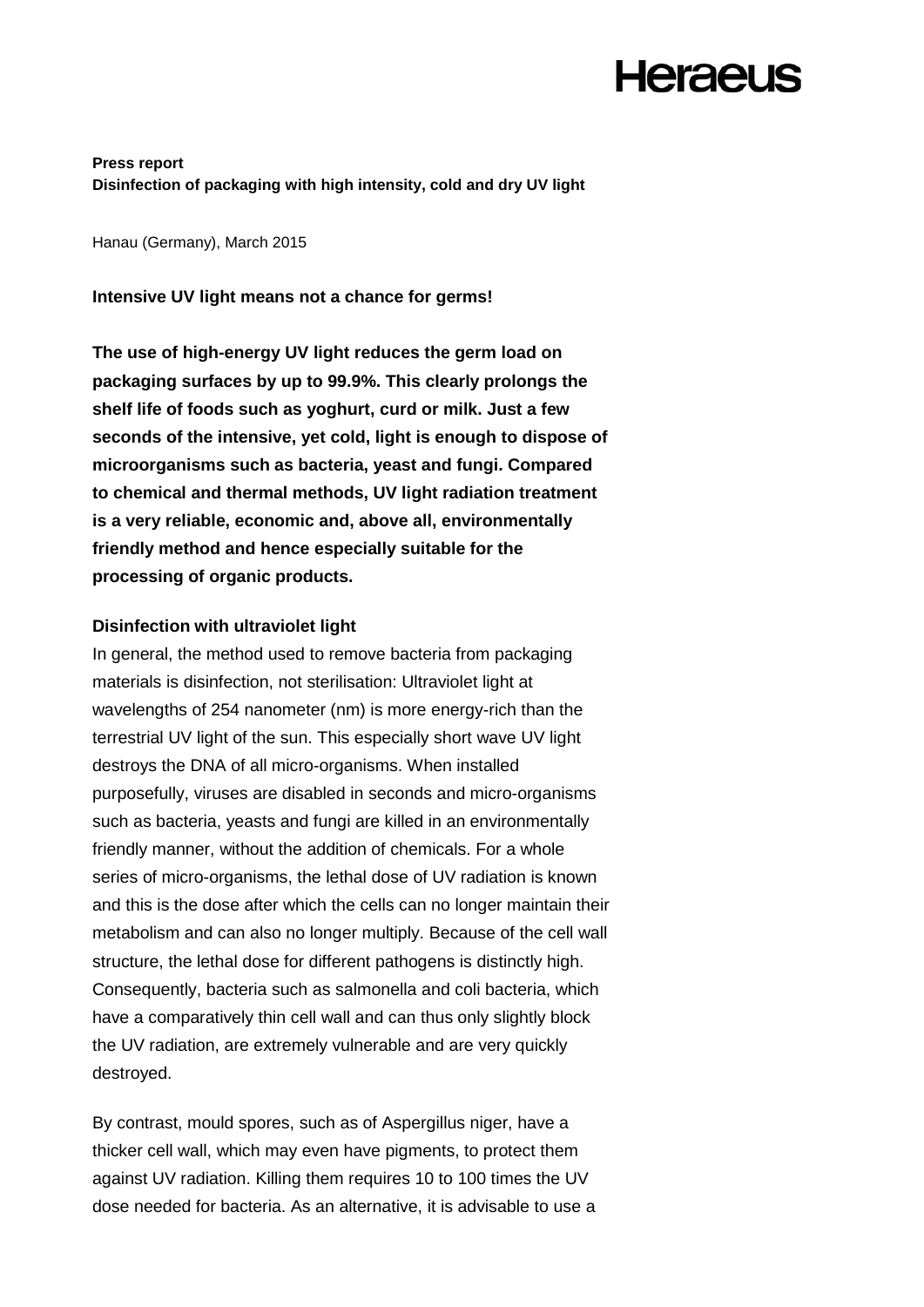Page 2

combination of UV radiation following the action of a diluted hydrogen peroxide solution (one to three percent). This combined method achieves an efficient and broad germicidal effect.

### **Important dimensioning parameter: The letal UV dose**

The necessary UV dose is calculated by multiplying the irradiation power (intensity) of the UV lamp by the length of time that irradiation takes place. The intensity of the radiation is also dependent on the distance between the UV module and the packaging. The UV intensity of a lamp decreases with the increase in operating hours. At the end of the lamp operating life there must still be sufficient high UV intensity to ensure a suitable disinfection power and the necessary lethal dose in the given radiation time. Experience with Yoghurt filling for example has shown that pots of a

depth of 150 millimeters (mm) can be effectively disinfected within four seconds and sealing foils in two seconds at the same intensity.

UV disinfection is used primarily for surfaces of package materials in contact with fresh milk products which are stored in the cold chain, such as yoghurt or kefir, to extend their shelf life. This means that the dairy has significantly fewer returns of spoiled product, saving time, effort and cost of disposal.

### **Up to 99.9 percent germs removed – Fraunhofer proofed**

Even more intensively and reliably, the Heraeus Premium UV systems reduce the number of germs on the surface. The latest powerful systems have been developed especially for UV disinfection in the food industry. They remove up to 99.9 percent of germs. This is proofed by the report of the Fraunhofer-Institute for Pocess Engineering and Packaging, Freising, Germany. According to a method of the association VDMA, Frauhofer has tested the efficiency of the decontamination by using Premium UV systems against certain micro-organisms (conidiospores of Aspergillus niger, endospores of Bacillus subtilis). During this count reduction test three respectively five log levels have been achieved within a distance of 20 mm.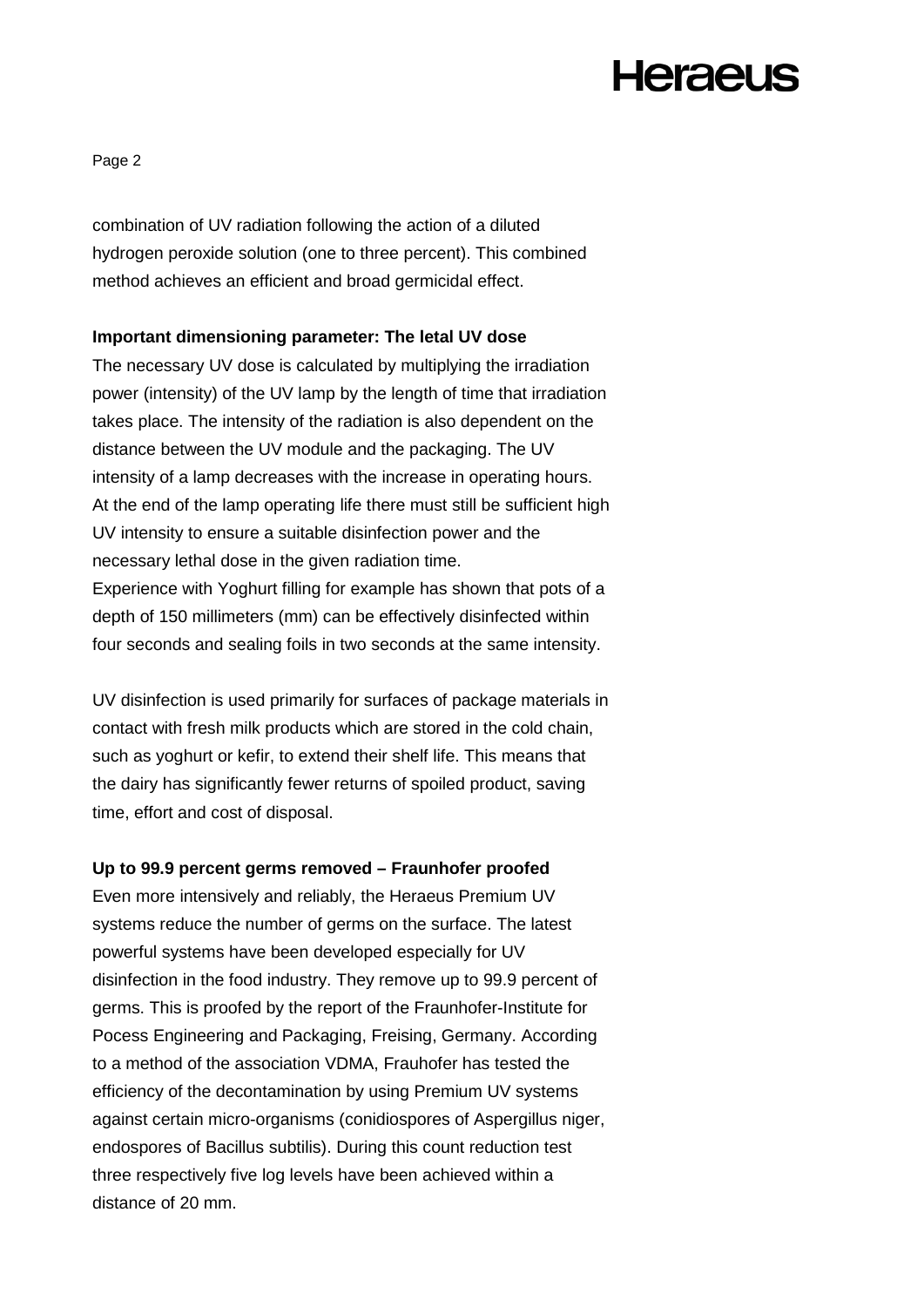Page 3

The use of a novel lamps technology enables high intensities and a substantially longer service life. The use of just one UV module reduces the expenditure for servicing and associated costs. The short exposure times also contribute to reducing operating costs. Depending on the material, between two and four seconds are sufficient for the disinfection process.

The UV lamp is virtually the only consumable necessary. It has a service life of up to 12,000 operating hours which is equal to two years of actual use at 24 hours of operation per day. During that time, the Premium UV system can disinfect about 173 million cups on a machine with eight lanes. This means an investment of just 0.03 Euro cents per cup, a lot less than one Euro cent.

### **Easy handling - high safety**

In addition to the economic benefits, the Premium UV systems feature easy installation and operation. The systems can simply be installed or retrofitted to existing filling and sealing plants. Due to the integration into the respective HACCP concept, the quartz glass plate, the temperature and the emitter function can be monitored automatically. The quartz glass covers of the UV modules are provided with a breakage detector patented by Heraeus and thus part of the HACCP concept. If a quartz glass plate breaks, the detector sends a signal to stop the filling plant immediately. The type of protection of the Premium UV system is IP67, so it can also be used without restriction in wet environments of a CIP-machine (CIP = Cleaning In Place). Translucent plastic doors, e.g. made of Makrolon, are sufficient to provide protection against the radiation.

Electronic control unit and ventilation are combined in a new media box to make retrofitting even more easy and reduce the space requirement. Based on the modular design principle, one to three UV modules can be operated with one control box. Expensive water cooling is not used as the Premium UV systems are cooled with air. The ventilation provided by one control box is sufficient to cool up to three UV modules. The control unit is stainless steel design and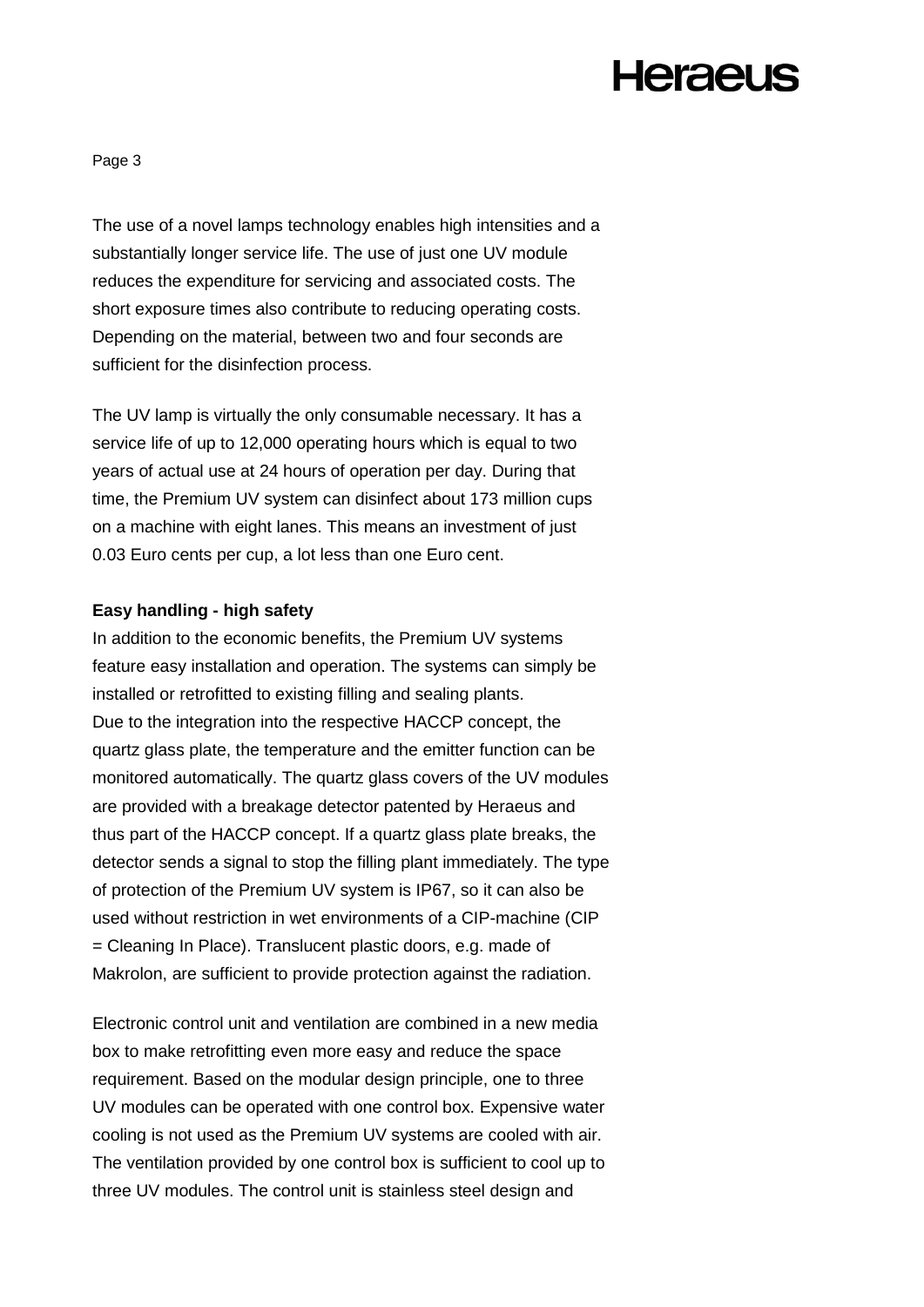Page 4

EMC-protected (electromagnetic compatibility) and can be operated anywhere in the world at supply voltage frequencies of 50/60 Hz. The module has two 180 - 264 Volt connection sockets. Premium UV systems are equipped with an operating hours counter and an on/off lamp signal to make the entire monitoring process easier.

As an option, the Premium UV system may be equipped with a patented quick-start solution. This will reduce the warm-up time from about five minutes to 30 seconds, so the filling process can start more rapidly.

### **High-intensity and nevertheless cold**

Due to their slim shape, Premium UV systems are used in particular to disinfect packaging materials in in-line filling machines with four to twelve rows of cups. As a standard, the new Premium UV systems are available in three sizes but they may also be adjusted especially to the machine environment. Although the UV modules generate a high irradiance, the UV light is cold. Therefore, the packaging material is not heated. This makes the disinfection method perfectly suited for the treatment of heat-sensitive materials such as plastic cups and sealing foils.

Taking account of various dimensioning criteria and with a sufficient high irradiance, UV disinfection is used as a simple, fast and reliable method in continuous operation in filling plants. However, outside the food production industry as well, e.g. to disinfect packaging materials in the pharmaceutical and cosmetics industry, the method of surface disinfection with UV light makes an important contribution wherever bacteria and viruses need to be inactivated in an environmentally-friendly manner. **UV application experts give you advice to implement the best possible UV design – ANUGA FOODTEC 2015, hall 5.2, stand D100.**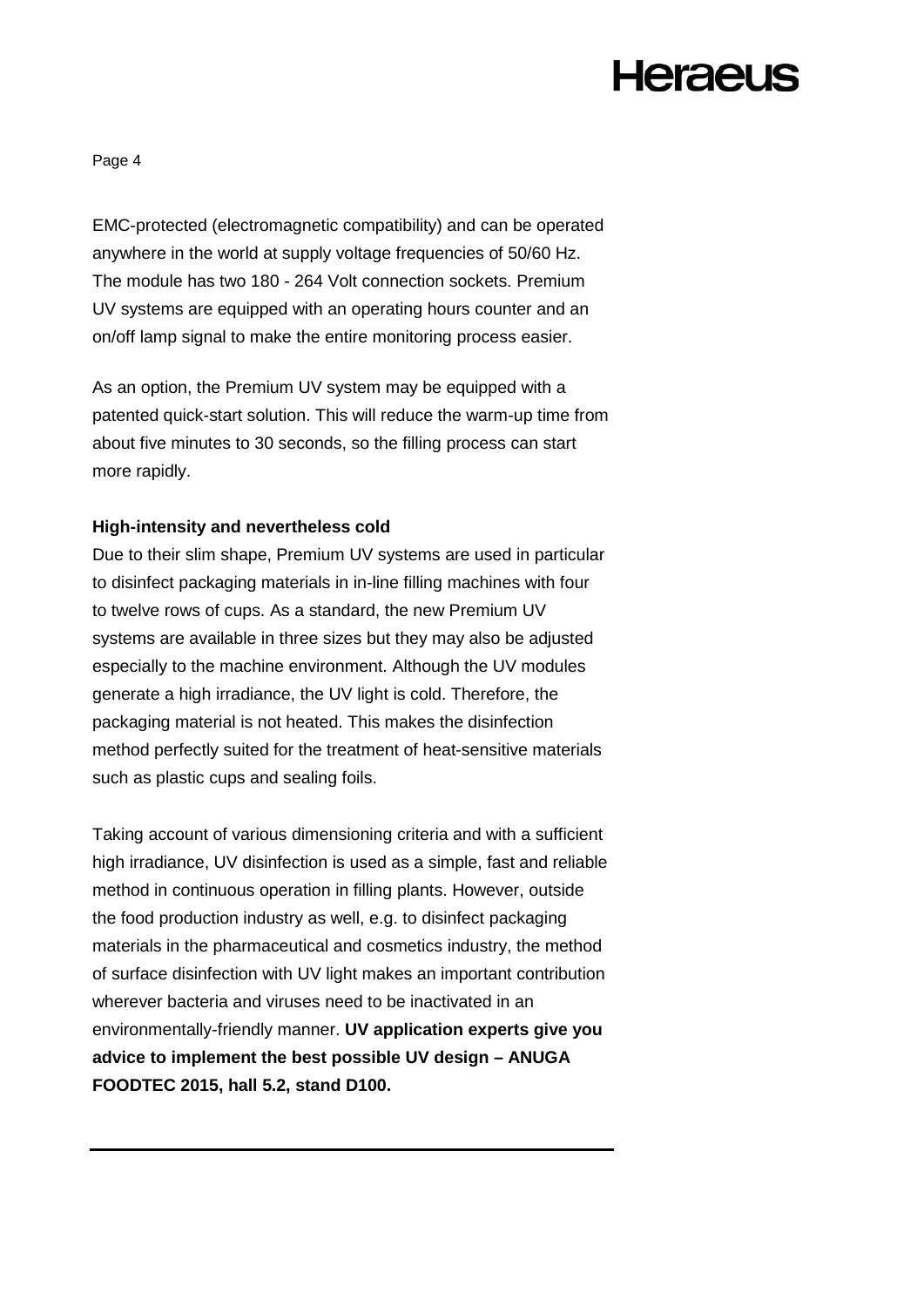# **Heraeus**

Page 5

**Heraeus,** the technology group headquartered in Hanau, Germany, is a leading international family-owned company formed in 1851. We create high-value solutions for our customers, strengthening their competitiveness for the long term. Our activities focus on a number of markets: chemical and metals, energy and the environment, communications and electronics, health, mobility, and industrial applications. In fiscal year 2013, Heraeus achieved product revenue of €3.6 billion and precious metals trading revenue of €13.5 billion. With some 12,500 employees in over 110 subsidiaries worldwide, Heraeus holds a leading position in its global markets.

**Heraeus Noblelight GmbH** with its headquarters in Hanau and with subsidiaries in the USA, Great Britain, France, China and Australia, is one of the technology- and market-leaders in the production of specialty light sources and systems. In 2013, Heraeus Noblelight had an annual turnover of 138 Million € and employed 875 people worldwide. The organization develops, manufactures and markets infrared and ultraviolet emitters, systems and solutions for applications in industrial manufacture, environmental protection, medicine and cosmetics, research, development and analytical measurement techniques.

#### **For further information please contact:**

|                            | Heraeus Noblelight GmbH            |
|----------------------------|------------------------------------|
|                            | Heraeusstraße 12-14, D-63450 Hanau |
|                            | www.heraeus-noblelight.com         |
| Manufacturer: Karl Brieden |                                    |
|                            | $P: +49618135-4499$                |
|                            | E: hng-uv@heraeus.com              |
| Edited by:                 | Juliane Henze                      |
|                            | P: +49 6181 35-8539                |
|                            | E: juliane.henze@heraeus.com       |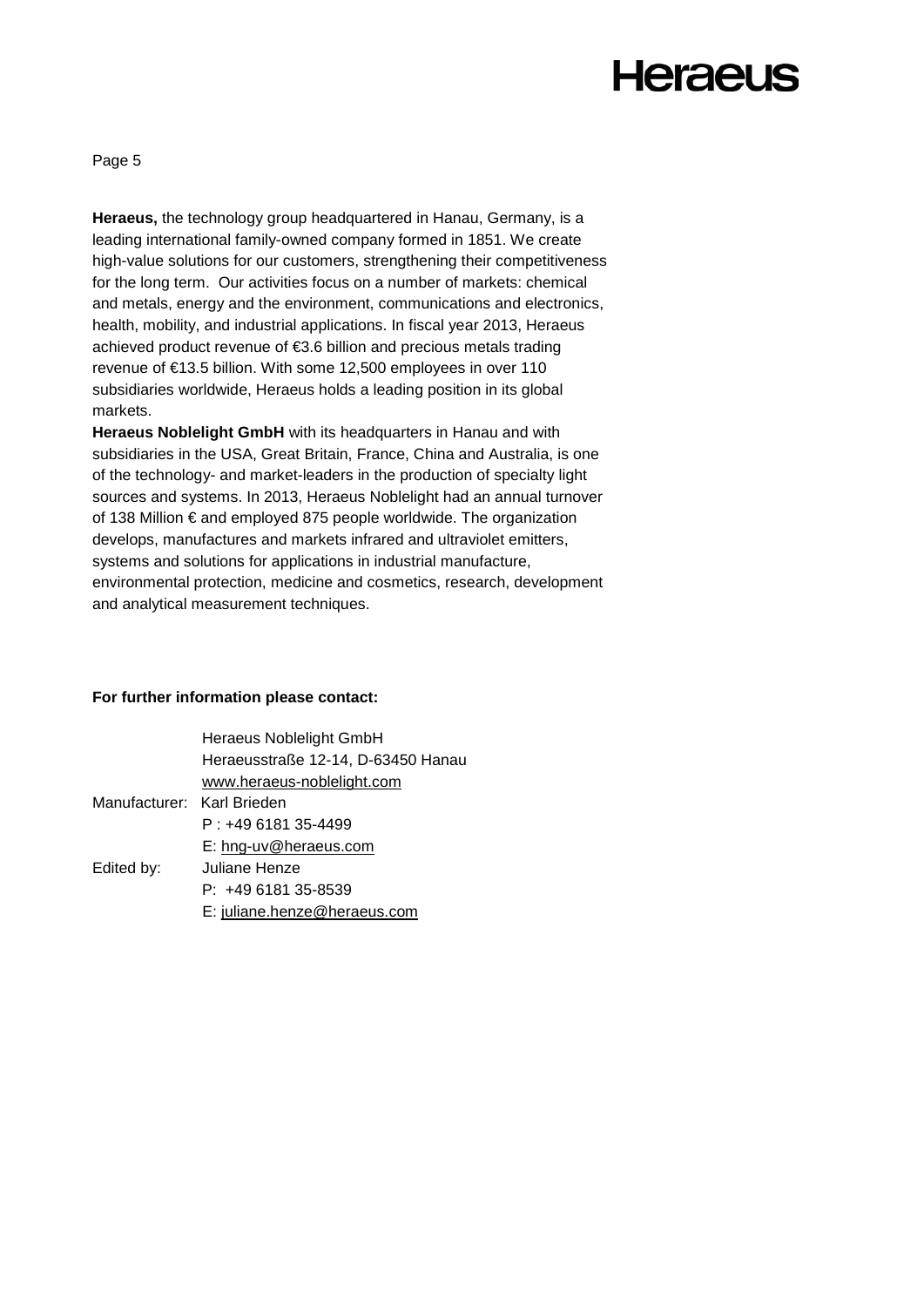# **Heraeus**

Page 6

### **Photos:**



Heraeus Premium UV systems.jpg

### **Photo 1**

The new Premium system is now even more powerful and safer - with acquisition costs of less than one cent per disinfected yoghurt cup. (Photo: Heraeus Noblelight GmbH)



Heraeus UV disinfection of foils.tif

### **Photo 2**

To make yoghurt non-perishable: Within seconds, packaging surfaces (here: foils) are reliably disinfected with intensive UV light, without the use of chemicals. (Photo: Heraeus Noblelight GmbH)